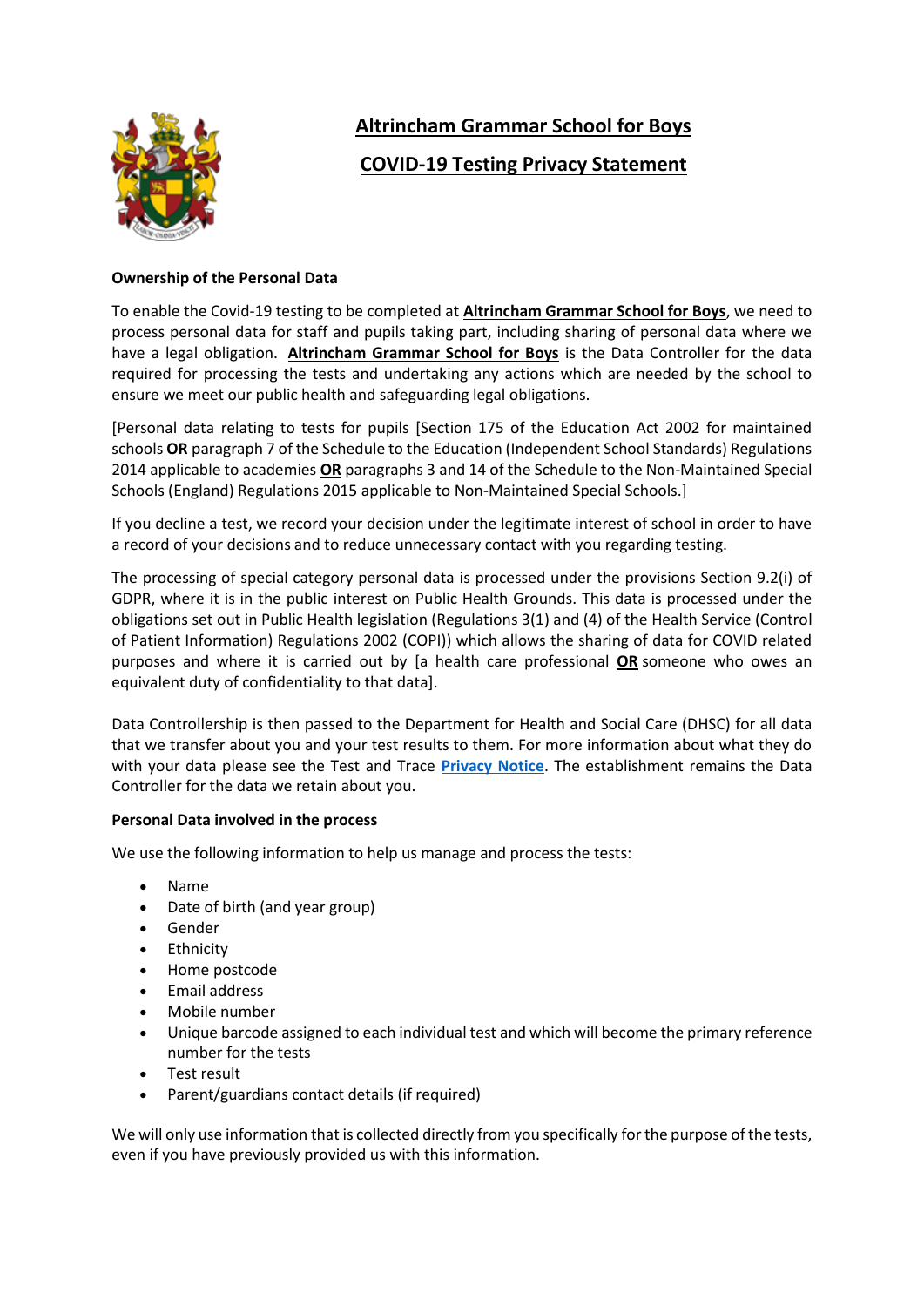#### **How we store your personal information**

The information will only be stored securely on local spreadsheets in school whilst it is needed. It will also be entered directly onto DHSC digital services for the NHS Test and Trace purposes. Schools will not have access to the information on the digital service once it has been entered.

#### **Processing of Personal Data Relating to Positive test results**

The member of staff, pupil, student or parent (depending on contact details provided) will be informed of the result by the school/college and advised how to book a confirmatory test.

We will use this information to enact their own COVID isolation processes without telling anyone who it is that has received the positive test.

The information will be transferred to DHSC, who will share this with the NHS, GPs. PHE and the Local Government will use this information for wider test and trace activities as well as statistical and research purposes.

This information is processed and shared under obligations set out in Public Health legislation under Regulations 3(1) and (4) of the Health Service (Control of Patient Information) Regulations 2002 (COPI) which allows the sharing of data for COVID related purposes.

This information will be kept by the school for up to 14 days and by the NHS for 8 years.

### **Processing of Personal Data Relating to Negative test results**

We will record a negative result and the information transferred to DHSC, NHS. PHE and the Local Government who will use the information for statistical and research purposes.

This information is processed and shared under obligations set out in Public Health legislation under Regulations 3(1) and (4) of the Health Service (Control of Patient Information) Regulations 2002 (COPI) which allows the sharing of data for COVID related purposes.

This information will be kept by the school/college for up to 14 days and by the NHS for 8 years.

## **Processing of Personal Data relating to declining a test**

We will record that you have declined to participate in a test and this information will not be shared with anyone.

#### **Data Sharing Partners**

The personal data associated with test results will be shared with:

- DHSC, NHS, PHE to ensure that they can undertake the necessary Test and Trace activities and to conduct research and compile statistic about Coronavirus.
- Your GP to maintain your medical records and to offer support and guidance as necessary
- Local Government to undertake local public health duties and to record and analyse local spreads.

#### **Your Rights**

Under data protection law, you have rights including:

**Your right of access** - You have the right to ask us for copies of your personal information.

**Your right to rectification** - You have the right to ask us to rectify personal information you think is inaccurate. You also have the right to ask us to complete information you think is incomplete.